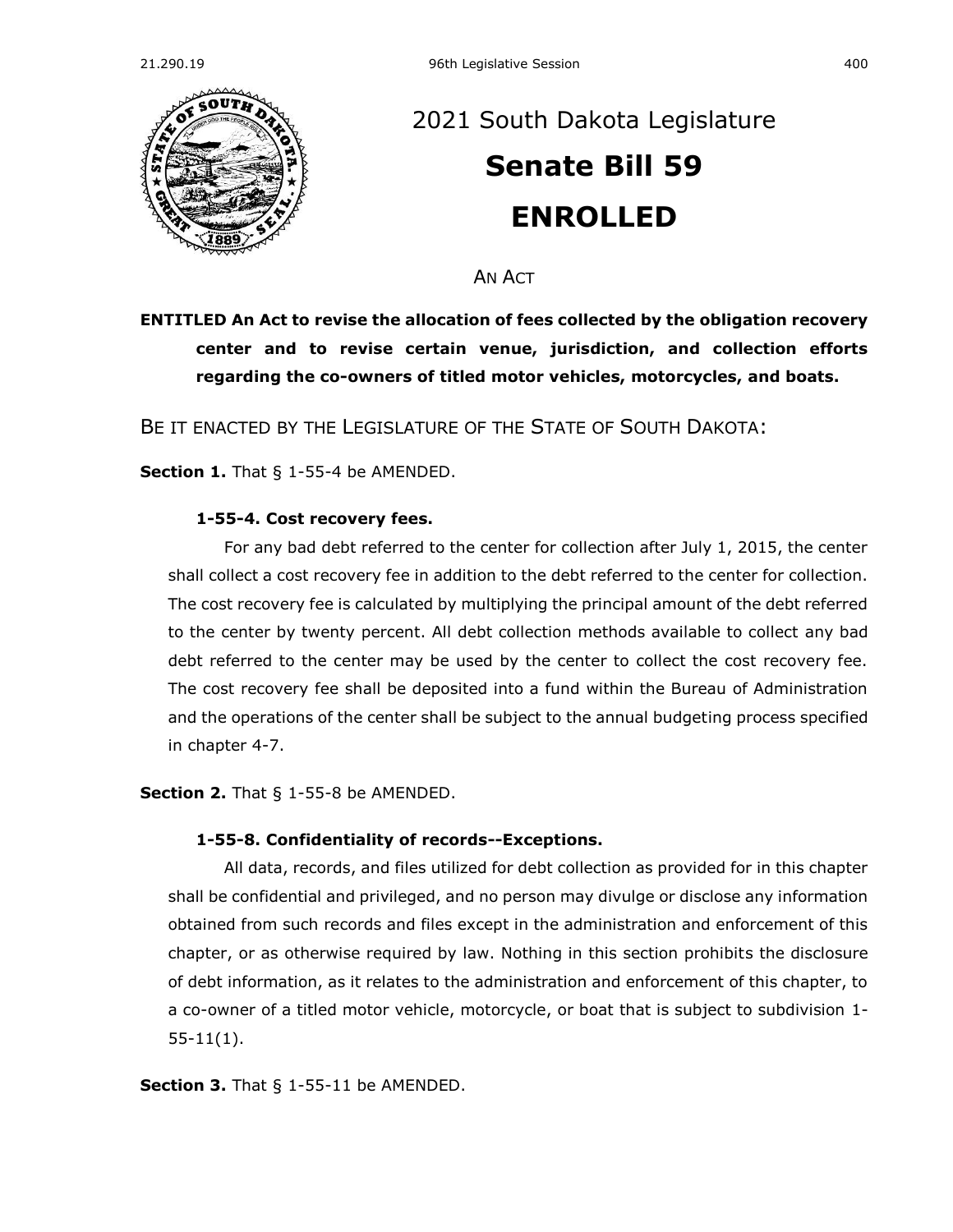## **[1-55-11. L](https://sdlegislature.gov/Statutes/Codified_Laws/DisplayStatute.aspx?Type=Statute&Statute=1-55-11)icenses, registrations, and permits withheld from person owing debt referred to center.**

No person that owes a debt that is referred to the center may renew, obtain, or maintain:

(1) Any registration for any motor vehicle, motorcycle, or boat, in which the person's name appears on the title of the motor vehicle, motorcycle, or boat;

(2) Any driver license as defined by subdivision [32-12-1\(](https://sdlegislature.gov/Statutes/Codified_Laws/DisplayStatute.aspx?Type=Statute&Statute=32-12-1)1); or

(3) Any hunting license, fishing license, state park permit, or camping permit;

unless the debt and cost recovery fee is either paid in full or the debtor has entered into a payment plan with the center and payment pursuant to the plan is current.

The Department of Revenue shall notify a person who is a co-owner of a motor vehicle, motorcycle, or boat described in subdivision (1), that the person's registration has been affected by the debt referred to the center. The notification shall be by United States mail.

**Section 4.** That [§ 1-55-12 be AMENDED.](https://sdlegislature.gov/Statutes/Codified_Laws/DisplayStatute.aspx?Type=Statute&Statute=1-55-12)

## **[1-55-12. H](https://sdlegislature.gov/Statutes/Codified_Laws/DisplayStatute.aspx?Type=Statute&Statute=1-55-12)earing on debt determination dispute--Written request-- Temporary license, registration, or permit.**

No agency, board, or entity of the State of South Dakota may issue, renew, or allow an individual to maintain any motor vehicle, motorcycle, or boat registration, driver license, hunting license, fishing license, state park permit, or camping permit, after receiving notice from the center that the applicant, registrant, or licensee has a debt that is being collected by the center, unless the applicant, registrant, or licensee has paid the debt and cost recovery fee in full or the debtor has entered into a payment plan with the center and payment pursuant to the plan is current.

An applicant, registrant, or licensee who disputes a determination by the center that the applicant, registrant, or licensee has a debt that has been referred to the center for collection may, in writing, request an administrative hearing before the Office of Hearing Examiners, conducted pursuant to chapter [1-26.](https://sdlegislature.gov/Statutes/Codified_Laws/DisplayStatute.aspx?Type=Statute&Statute=1-26) A co-owner of a titled motor vehicle, motorcycle, or boat that is described in subdivision  $1-55-11(1)$  $1-55-11(1)$  may request an administrative hearing before the Office of Hearing Examiners, conducted pursuant to chapter [1-26,](https://sdlegislature.gov/Statutes/Codified_Laws/DisplayStatute.aspx?Type=Statute&Statute=1-26) on the sole issue of whether the co-owner or the debtor is a titled owner of the motor vehicle, motorcycle, or boat.

A written request for an administrative hearing must be received by the center within fourteen days from the date notice is sent pursuant to  $\S$  [1-55-11.](https://sdlegislature.gov/Statutes/Codified_Laws/DisplayStatute.aspx?Type=Statute&Statute=1-55-11) No court shall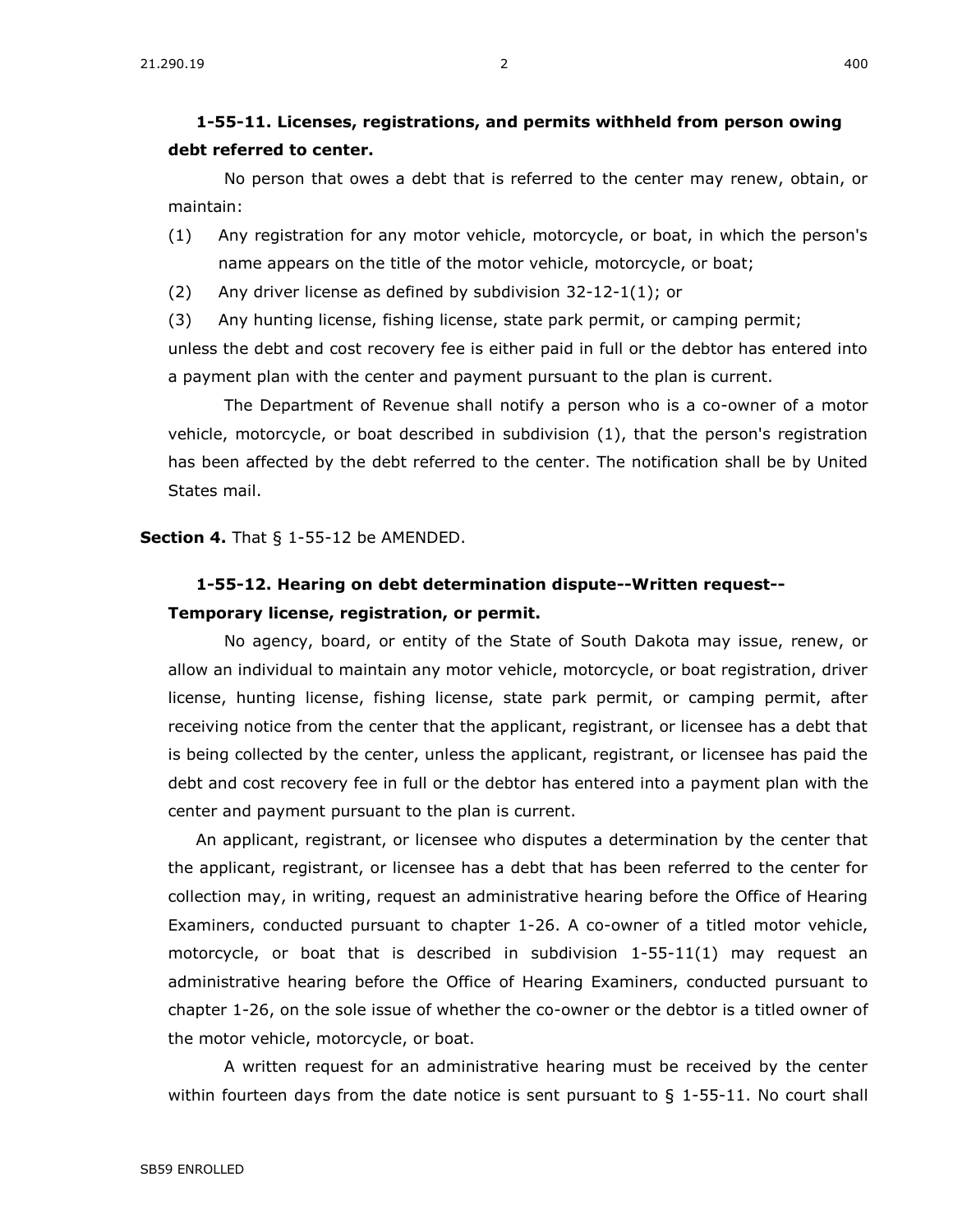have jurisdiction if a written request for an administrative hearing is not received by the center within the time prescribed. For purposes of this section, if a written request for an administrative hearing is sent by United States mail, the date of the postmark placed by the United States postal service shall be considered the date received by the center.

Upon recommendation by the center, the agency or entity may issue a temporary license, registration, certification, or permit to the applicant, registrant, or licensee pending final resolution of the administrative hearing.

**Section 5.** [That § 15-39-69 be AMENDED.](https://sdlegislature.gov/Statutes/Codified_Laws/DisplayStatute.aspx?Type=Statute&Statute=15-39-69)

### **[15-39-69. V](https://sdlegislature.gov/Statutes/Codified_Laws/DisplayStatute.aspx?Type=Statute&Statute=15-39-69)enue.**

The venue is limited to the county of the residence of the defendant, if the defendant is a natural person, or the county in which the cause of action arose. If the defendant is a corporation, limited liability company, or a partnership, the proceedings shall be commenced in any county in which the defendant has its place of business. No change of venue may be recognized except by stipulations of the parties, or by order of the court on a showing of good cause by the defendant. Nothing in this section waives the common law doctrine of sovereign immunity or acts as a consent to suit by the State of South Dakota, its agencies, or its employees acting within the scope of their employment.